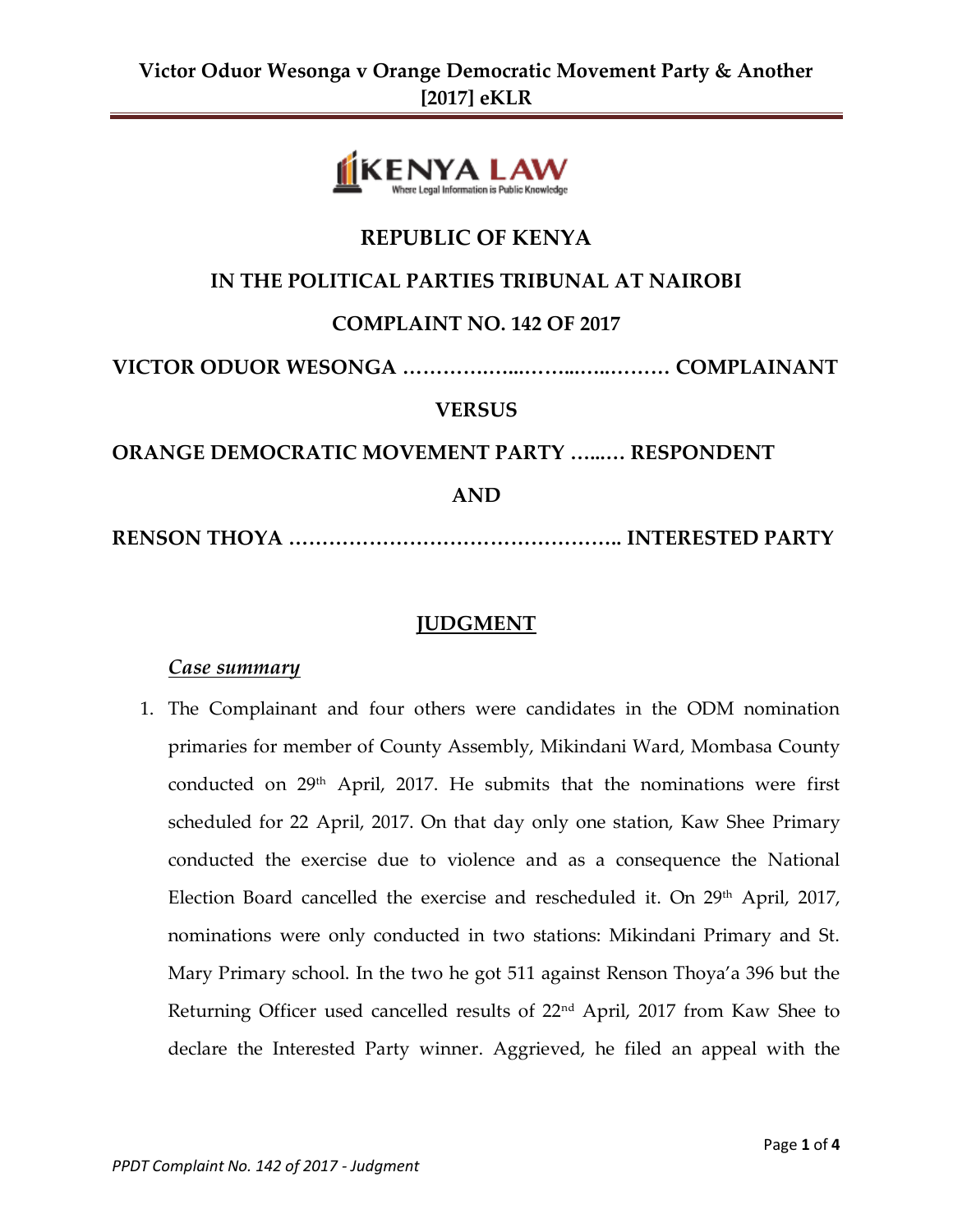# **Victor Oduor Wesonga v Orange Democratic Movement Party & Another [2017] eKLR**

party's National Appeal Tribunal against the conduct of the Returning Officer. No hearing has been forthcoming despite attending.

- 2. On  $8<sup>th</sup>$  May 2017, we granted interim orders from restraining the Respondent from issuing a nomination certificate for position of Member of County Assembly, Mikindani Ward and restraining it from submitting the name of any other person to the Independent Electoral Boundaries Commission as the duly nominated candidate until this complaint was heard and determined. On  $10<sup>th</sup>$ May, 2017, the Complainant filed a memorandum of claim. He argued that despite the 8 th May, 2017 Order, a certificate has been issued. He sought an order that the Complainant is the party's candidate nominee for Member of County Assembly, Mikindani Ward and a declaration that the issued provisional nomination certificate is null and void.
- 3. The Interested Party Renson Thoya filed grounds of objection dated 10<sup>th</sup> May 2017 and a Replying Affidavit in which he urges that the Complaint be dismissed as it is incompetent, frivolous and abuse of court process and that the complainant did not exhaust IDRM. He states that nominations in Kwa Shee polling station were on 22<sup>nd</sup> April, 2017 hence there was no need to repeat it on  $29<sup>th</sup>$  April 2017 as it was peaceful. That he was declared winner with 592 votes and issued with provisional nomination certificate. He makes reference to the report of the Returning Officer to the National Election Board dated 2<sup>nd</sup> May 2017. He submits that it is not uncommon if one polling station is omitted and refers to this Tribunal's decision in respect of Fafi Constituency where this Tribunal recommended the repeat of nominations.
- 4. Counsel Mr. Ndubi for the Respondent agreed with the complainant and adopting his affidavit.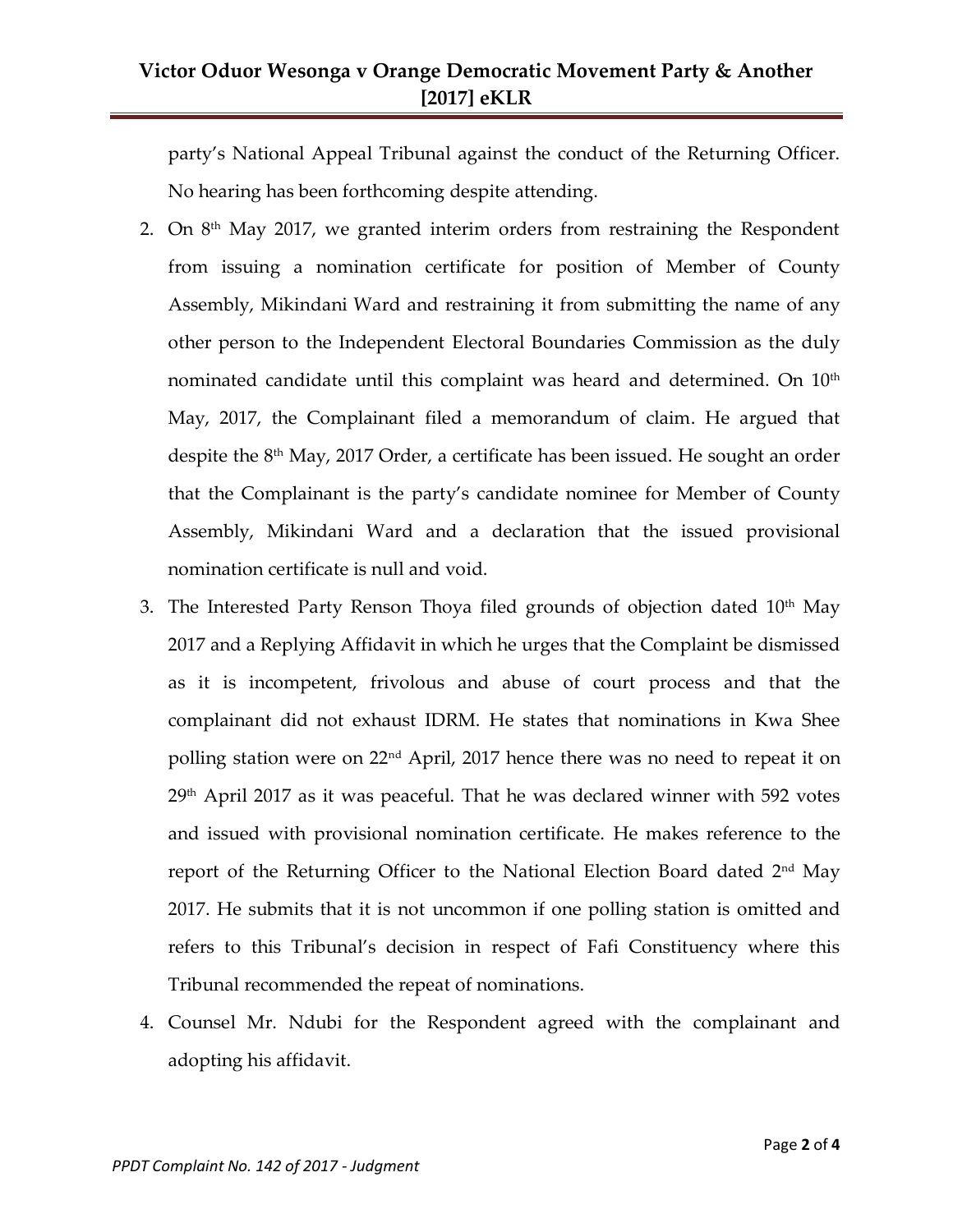#### *Determination*

- 5. First we disagree that the Complaint filed is incompetent, frivolous and abuse of court process. The Complaint emanates from the Respondent's nomination primaries and the grievance raised therein, being declaration of results using cancelled results, is a competent ground. Hence that ground falls.
- 6. As regards non-compliance with IDRM, we dismiss this as we have constantly held that where one clearly shows that he invoked and attempted IDRM but was frustrated, that is sufficient ground. Notably, the Respondent has not raised this challenge and is in agreement with the Complainant. There is on record a letter to the party dated 29<sup>th</sup> April, 2017. That jurisdictional challenge also fails.
- 7. It is common ground that the nominations exercise for 22nd April 2017 was cancelled and that it only happened in Kwa Shee Primary School polling station. If those results were cancelled, there is no justification for including the same in the  $29<sup>th</sup>$  April, 2017 tally. That is sufficient ground to nullify the results of  $29<sup>th</sup>$ April, 2017.
- 8. As regards the reference to Fafi Constituency decision, we note that the circumstances were different. The sampling directed in Fafi was as a result of a second order given the unique circumstances therein. The same was also to be agreed upon by the parties. As the Respondent agrees with the Complainant, and given the narrow margin of the win we find that the complaint has merit.
- 9. Consequently, we make the following orders:
	- *(i) The Complaint contained in Memorandum of Claim dated 10th May 2017 is allowed in the following specific terms: (a) The declaration of the Interested Party issued on 29th April 2017 by the Respondent as the duly nominated*